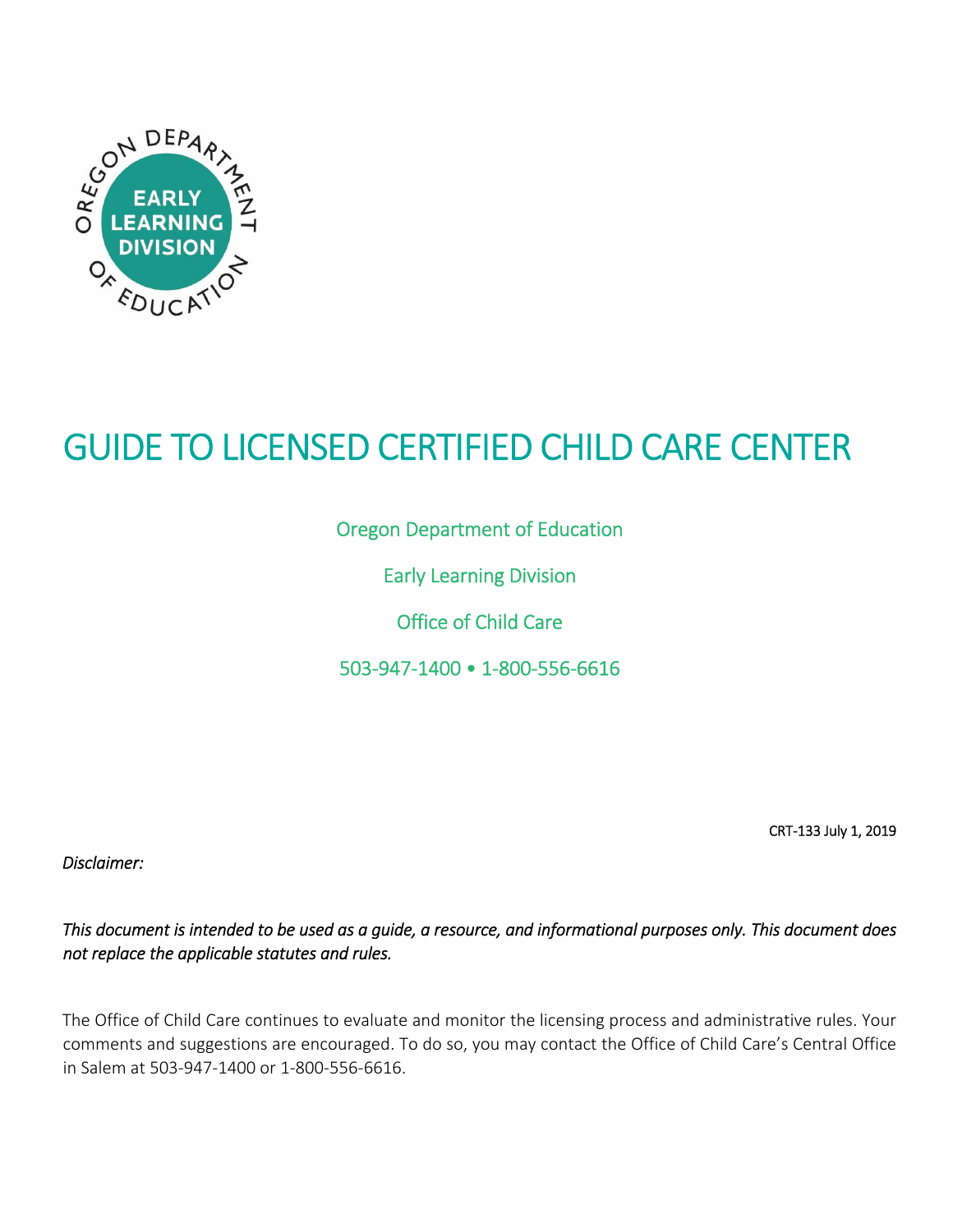## Table of Contents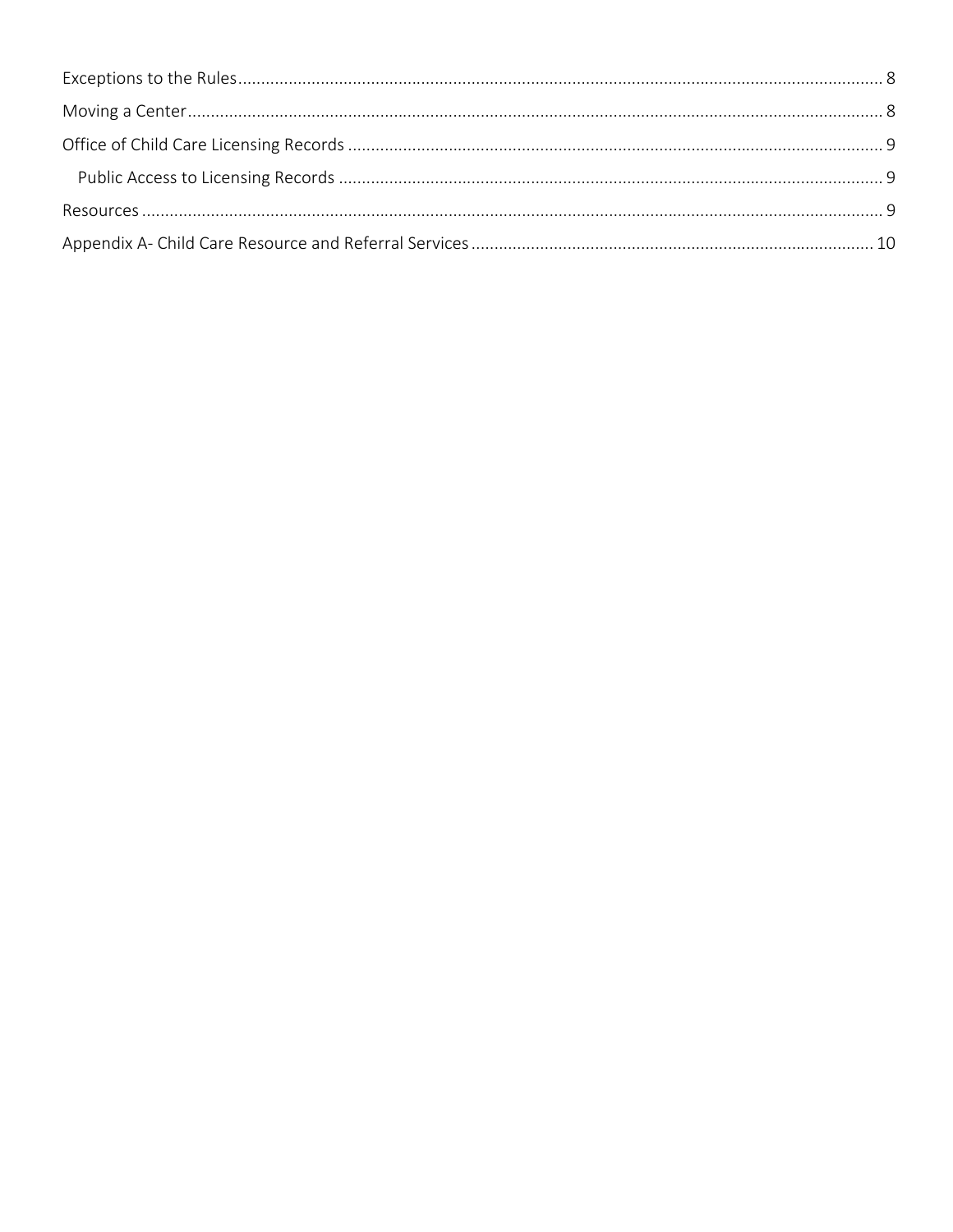## The Early Learning Division and The Office of Child Care

#### Who we are, what we do:

The Office of Child Care is part of the Early Learning Division in the Oregon Department of Education, and is a statewide child care system that supports families and promotes safe, quality, affordable and accessible child care. The Office of Child Care (OCC) supports and monitors licensed programs to ensure foundational health and safety laws, rules, and requirements aremet. Families and communities in Oregon rely on OCC's licensing system to ensure that licensed child care program's have met foundational health and safety requirements.

The mission of the Early Learning Division is to support all of Oregon's young children and families to learn and thrive. We value equity, making a positive impact for children and families, dedication, integrity and collective wisdom all to benefit Oregon's children and families. 

#### Office of Child Care's Licensing Specialists:

OCC licensing specialists are a valuable resource as you move through the certification process. They are available to answer any questions you may have about Oregon's child care rules as well as connect you with resources for serving children at your center. In addition, licensing specialists offer support during visits, which includes information and suggestions on how to stay in compliance with OCC rules. They can also offer consultation on developmentally appropriate practices to support children's growth and development.

Licensing is a form of child and consumer protection. It seeks to minimize risks to children in out‐of‐home care and promote their healthy growth and development. It is the licensing specialist's role to work with child care providers, directors, and staff when questions arise about compliance with the rules. You may at any time request help if there are questions about requirements or how a facility can comply with requirements. There may be several ways to comply. Your licensing specialist will discuss the options with you.

#### Additional Support from OCC:

In addition to your licensing specialist, there are other OCC staff available to support you such as senior licensing specialists as well as regional managers. Senior licensing specialists can answer questions or concerns you may have about the licensing process or clarify rule interpretation. If you have conflicts with your licensing specialist or concerns of a more serious nature, you can ask to speak the regional manager.

Our central office staff are located in Salem. Central office staff process licensing applications and Central Background Registry (CBR) enrollment applications as well as manage complaints and legal processes. You can connect with OCC central office staff for questions about your Central Background Registry enrollment and application processing timelines.

To connect with your local senior licensing specialist, regional manager or central office personnel, you can contact your licensing specialist or call 1‐800‐556‐6616. An automated message will guide you to each department.

#### Do I Need a Child Care License?

Oregon statutes require a child care facility providing certain types of care to be licensed by the Office of Child Care as a Certified Child Care Center. Statutes also require the Office of Child Care to establish rules which a child care facility must meet in order to qualify for a child care license. To carry out the intent of the statutes, the Office of Child Care has developed foundational requirements set forth in administrative rules.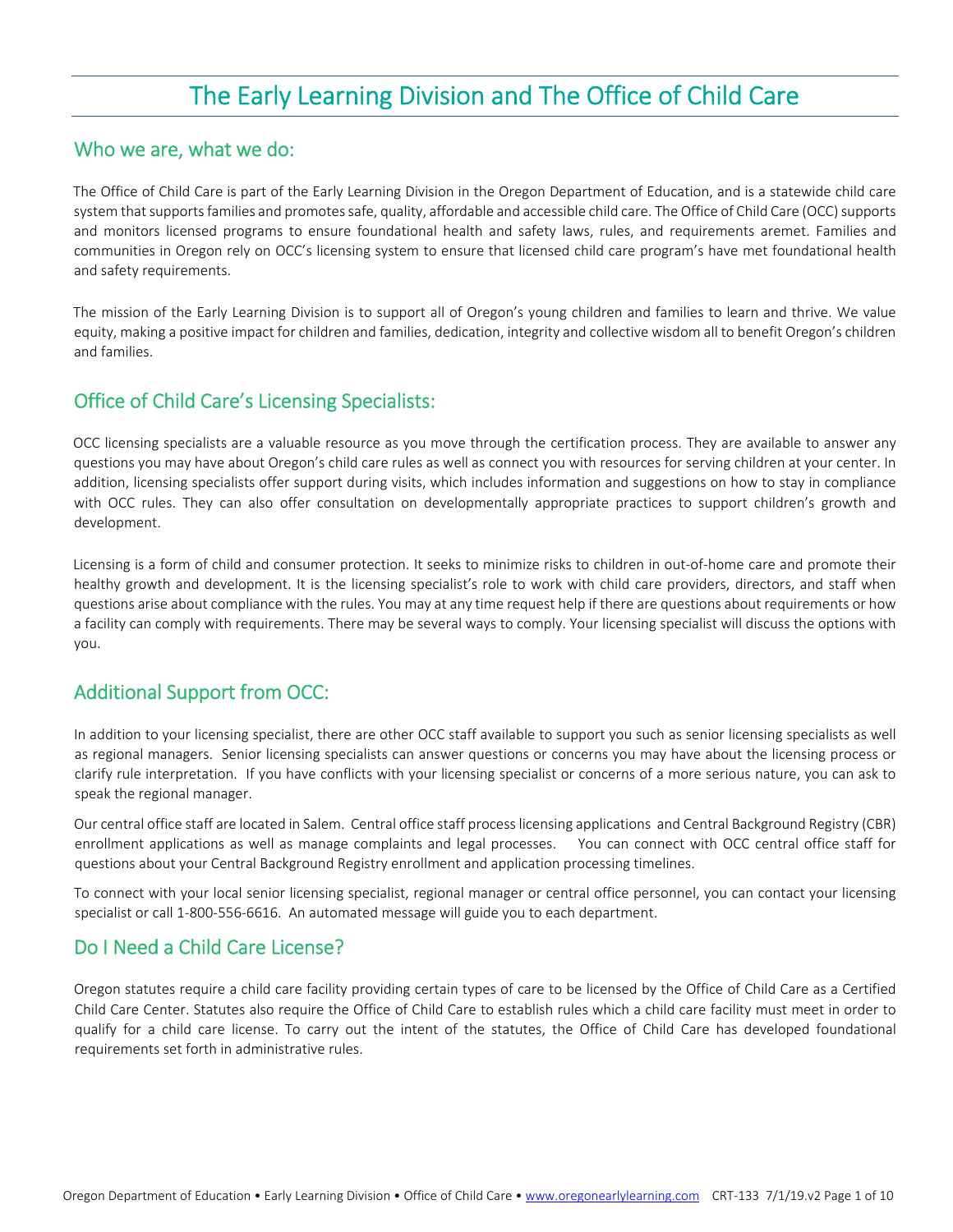Depending on the type of care you provide, you may or may not be required to have a child care license. You may be exempt from a child care license if you:

- Provide care to three or fewer children
- Provide care to preschool-age children that is primarily educational for four hours or less per day.
- Provide care on an occasional basis and are not ordinarily engaged in child care. ("Occasional" means infrequently or sporadically, including but not limited to care that is provided during summer or other holiday breaks when children are not attending school, but not to exceed 70 calendar days in a year.)
- Provide care for children from only one family other than your own family
- Provide care for school-age children that is primarily a single enrichment activity for eight hours or less per week
- Provide care in which youth development activities are provided to school-age children during hours that school is not in session and which does not take the place of a parent's care
- Provide care that is primarily an incident of group athletic or social activities sponsored by or under the supervision of an organized club or hobby group; the exclusion applies only to the time engaged in the group athletic or social activities and if the children can come and go as they please
- Provide care that is operated by a school district, political subdivision of this state, or a government agency
- Provide care while the child's parent remains on the premises and is engaged in an activity offered by the facility or in other non‐work activity

If you do not fall into one of these categories and you are providing child care, you are required to have a child care license. If you are not required to have a license, but would still like to apply for one, you may do so. For more information on preschool recorded programs or school age recorded programs, visit our website listed on the last page of this manual.

## The Certified Center License

The Office of Child Care issues three types of licenses:

- Registered Family
- Certified Family
- Certified Center

A child care center is defined by OCC as a child care facility that is certified to care for thirteen or more children, or a facility that is certified to care for twelve or fewer children and located in a building constructed as other than a single family dwelling.

While all three licenses have health and safety requirements, they are three very different licenses. In most cases, both Registered Family Child Care and Certified Family Child Care licenses are in residential homes, and Certified Child Care Center licenses are in commercial buildings. This guide will focus on the Certified Child Care Center license. If you are interested in operating a child care program in your home and not in a commercial building, you can call Office of Child Care's number listed on the front of this guide.

Each type of license operates under a different set of Oregon Administrative Rules (OARs). Certified Centers operate under OAR 414‐ 300‐0000 through 414‐300‐0415. Your program will be regulated according to these requirements, which are described in the rule book titled *Rules for Certified Child Care Centers*. Your rule book, along with this guide and help from your licensing specialist will be valuable tools in maintaining compliance in your center.

## Before You Apply

Before you apply for a child care license, you must first find a space where it is appropriate to do so. Your facility must meet local planning and zoning requirements, building codes, environmental health requirements, be approved by the fire marshal, and water faucets used for drinking, cooking, and preparing infant formula and food must be tested for lead. In addition, it must meet requirements in OCC's *Rules for Certified Child Care Centers*. This portion of the guide will walk you through the steps you need to take in order to acquire an application for a Child Care Center license.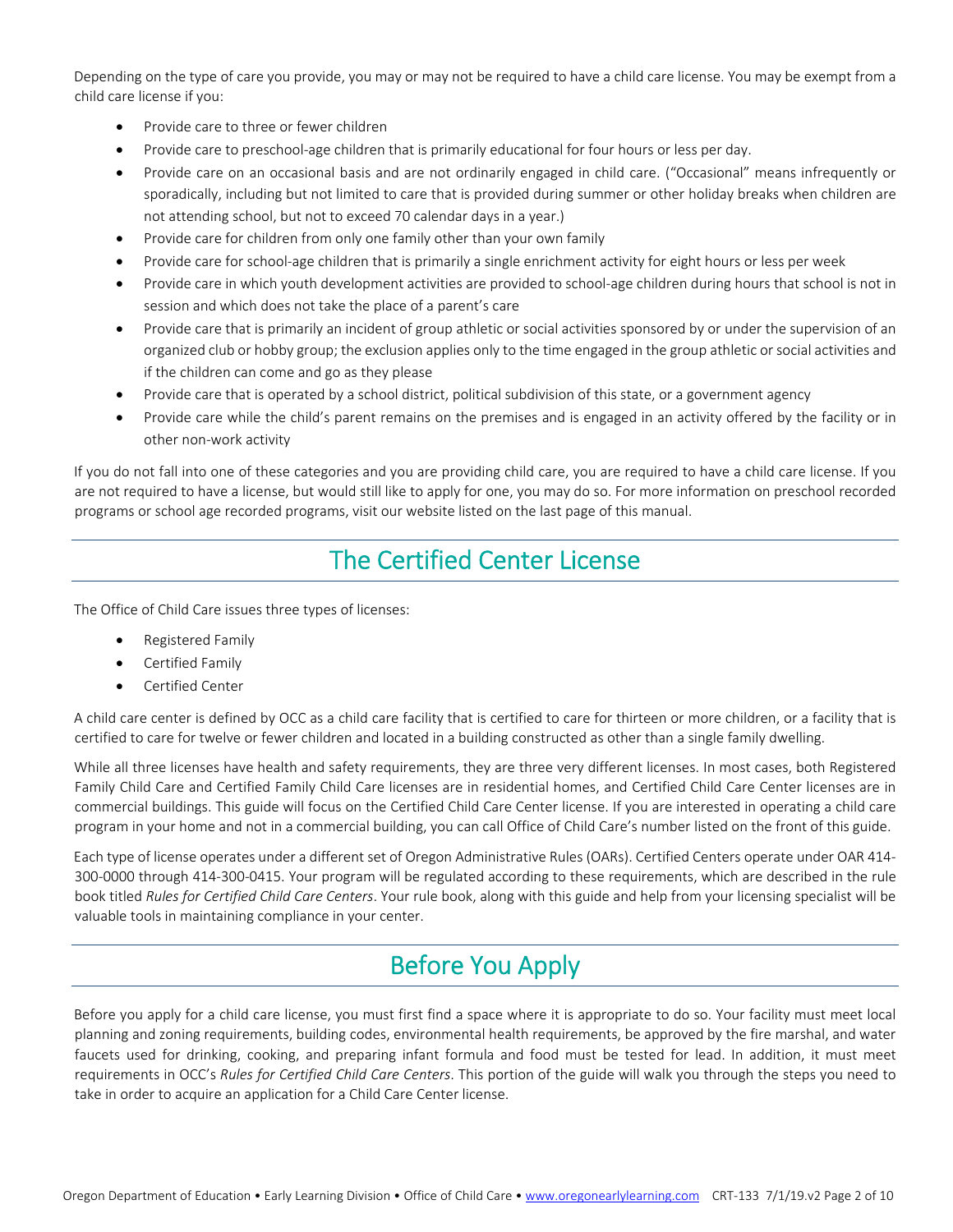### Planning, Zoning and Building Codes

The Office of Child Care requires child care centers to comply with all planning and zoning laws. Before you acquire a space for child care, it is important for you to verify with your local municipality that governs planning and zoning that the building you are interested in using is zoned appropriately for child care. This is usually the county or city where the building is located. You will be asked to provide documentation to OCC that the building is zoned for child care before initial licensing.

Specific building codes apply to child care centers. You will also need to ensure that the building meets the codes or be willing to complete the necessary renovations in order to obtain a proper permit. Contact your local building codes agency for more information.

#### Floor Plan Review

To be licensed for the first time as a Certified Child Care Center, or if you are planning to remodel, you must submit a building floor plan or drawing of your facility to OCC. It must show the dimensions of all rooms to be used (length and width), the placement of the kitchen and bathrooms, the locations of toilets, hand washing sinks, and fixtures and plumbing in the kitchen. It must also include a description of how each room will be used. If only part of the building will be used for child care, you may limit your floor plan to that area; however, the licensing specialist will conduct a brief review of all areas of the center.

If you are planning on doing construction or remodeling, you will also need to submit floor plans to the environmental health specialist, the fire marshal, and the buildings department to ensure all codes and sanitation requirements are met. 

#### The Pre‐Certification Visit

After you acquire documentation that you have met planning, zoning, and building codes, you may call

OCC to set up a pre‐certification visit. At the pre‐certification visit, your licensing specialist will visit your space, and determine how many children the space can accommodate. In addition, your licensing specialist will provide guidance to you regarding any changes you may need to make to the building as you prepare for your initial licensing inspection.

The licensing specialist will take measurements of the rooms and outdoor space that you plan to use for child care. The square footage of each room will be calculated to determine the facility's capacity. Depending on the intended age group occupying each room, the capacity may vary. The licensing specialist will also inspect the bathroom facilities, ensuring that there are enough toilets and hand washing sinks available for use. Outdoor space will be inspected to ensure it meets the minimum size requirements and that the space is hazard free.

The licensing specialist will discuss rules relating to staff qualifications, staff-to-child ratios and group size, enrollment in the Central Background Registry and rules specific to age groups you plan to accommodate. During the precertification visit, we encourage you to ask questions about the licensing process and how you can meet licensing requirements.

#### Other Laws that Affect Child Care

As a licensed child care provider in Oregon, you will be required to follow several laws regulated by other agencies. More information on these laws is available upon request, or you may contact the agency directly to learn more about their requirements:

- Immunizations (Oregon Health Authority)
- Child Care Restrictable Diseases (Oregon Health Authority)
- Child Abuse and Neglect Reporting (Oregon Department of Human Services)
- Vehicle Child Safety Systems and Seat Belts (Oregon Department of Transportation)
- Bicycle Safety (Oregon Department of Transportation)
- Civil Rights Laws (Bureau of Labor and Industries)
- Americans with Disabilities Act (www.ada.gov)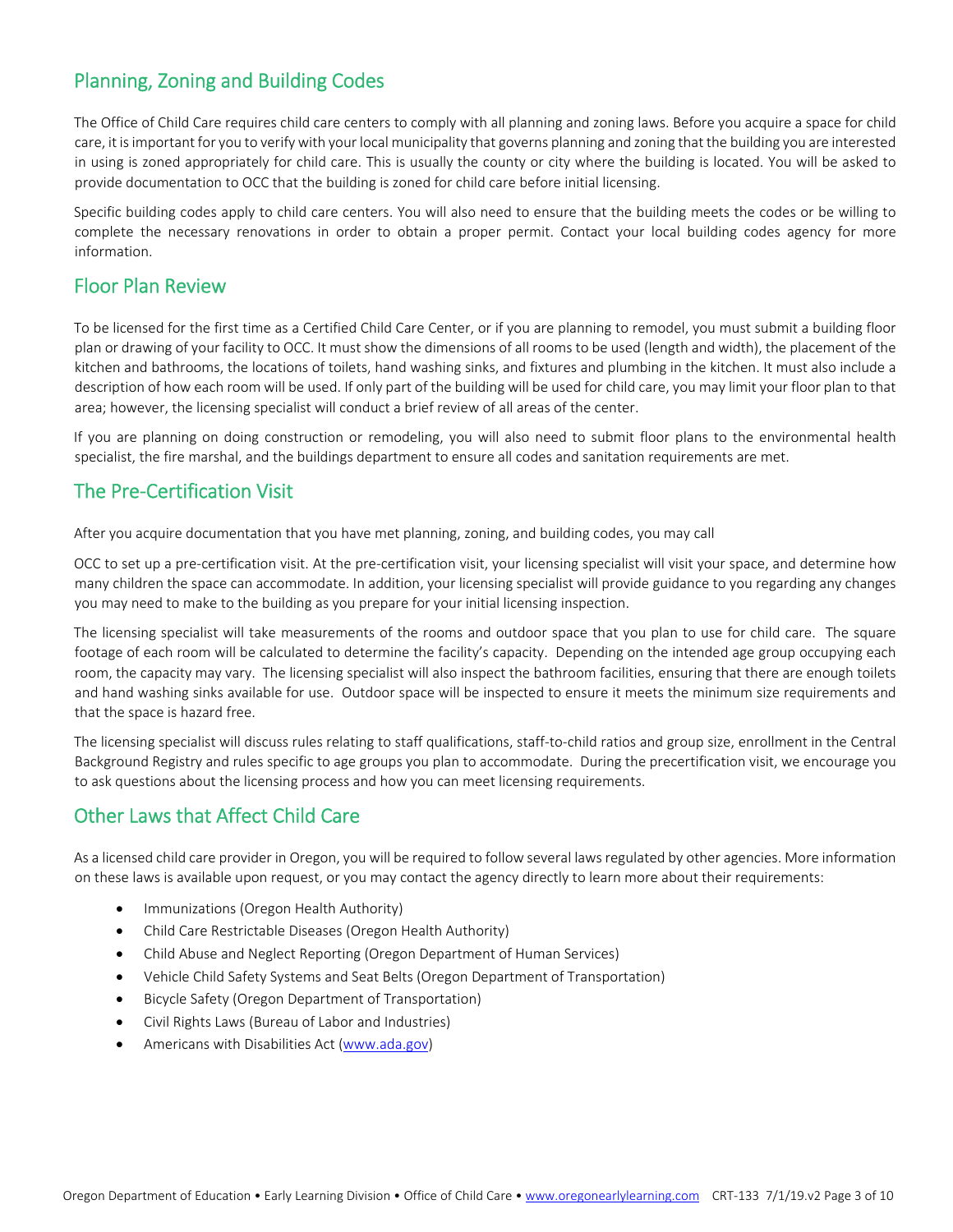## Application Materials

#### Introduction

When your licensing specialist determines you are ready to apply for a license, they will provide you an application packet. You will usually receive this packet at the pre‐certification visit. This packet will contain information on how to get your fire marshal and environmental health inspection scheduled. It will also include your application for a child care license, and applications for enrollment in the Central Background Registry. The packet will also have other important materials for the licensing process, such as a sample checklist. Use this checklist to prepare for your initial inspection.

#### Fire Marshal and Environmental Health Inspections

It is your responsibility to request fire safety and sanitation inspections. If an inspection report calls for corrections, the corrections must be made before an annual license will be issued.

It is prudent to ask for fire safety and sanitation inspections as soon as possible. It may take an agency several weeks to be able to act on your request. The applicant is responsible for any fees associated with these inspections.

The Office of Child Care, and most fire marshals and environmental health specialists are able to give technical assistance to prospective child care providers. This means they can help you before you invest money in a building. You should use their expertise whenever you have questions, which could help avoid costly errors.

### Application Form

The application must be submitted at least 45 days before you plan to operate. You must fill it out, sign it, and return it to the Office of Child Care with the appropriate fee, floor plan, Management List, and Director Designation form. This needs to be completed before the Office of Child Care can act on your application. If you are a new applicant, you must also submit an application for enrollment in the Central Background Registry for yourself as well as any staff planning on working at your facility.

Forms must be correctly and completely filled out and signed. An incomplete application may delay the licensing of the facility. Feel free to call your licensing specialist if you have any questions.

#### Enrollment in the Central Background Registry

The Office of Child Care requires all individuals including administrative, child care and support staff in child care facilities be enrolled in the Central Background Registry. Other individuals who are not employed by the facility may also be required to be enrolled if their presence or role permits unsupervised access to the children. Federal and state law requires the Office of Child Care perform FBI fingerprint background checks and obtain other criminal history information on all applicants. After individuals apply for enrollment in the Central Background Registry, the Office of Child Care must approve the individual for enrollment before they are allowed to work in the child care facility. There is a non‐refundable fee for each application. For more information on who needs to be enrolled in the CBR in your facility, please contact your licensing specialist or call Office of Child Care customer service at 1-800-556‐6616.

### Testing for Lead in Drinking Water

As of September 30, 2018, the Office of Child Care requires all applicants for licensing to test the water supply for lead if the plumbing fixture is used for drinking, cooking, or preparing infant formula or food. All sample collection and testing must be in accordance with the Environmental Protection Agency (EPA)'s 3Ts for Reducing Lead in Drinking Water in Schools and Child Care Facilities, Revised Manual from October 2018, adopted by reference. Test results must be submitted with the application. A floor plan indicating which faucets have been tested must accompany the results. Fixtures must be tested every six years.

If certain fixtures or all fixtures fail this test, you will be required to submit and comply with a mitigation plan.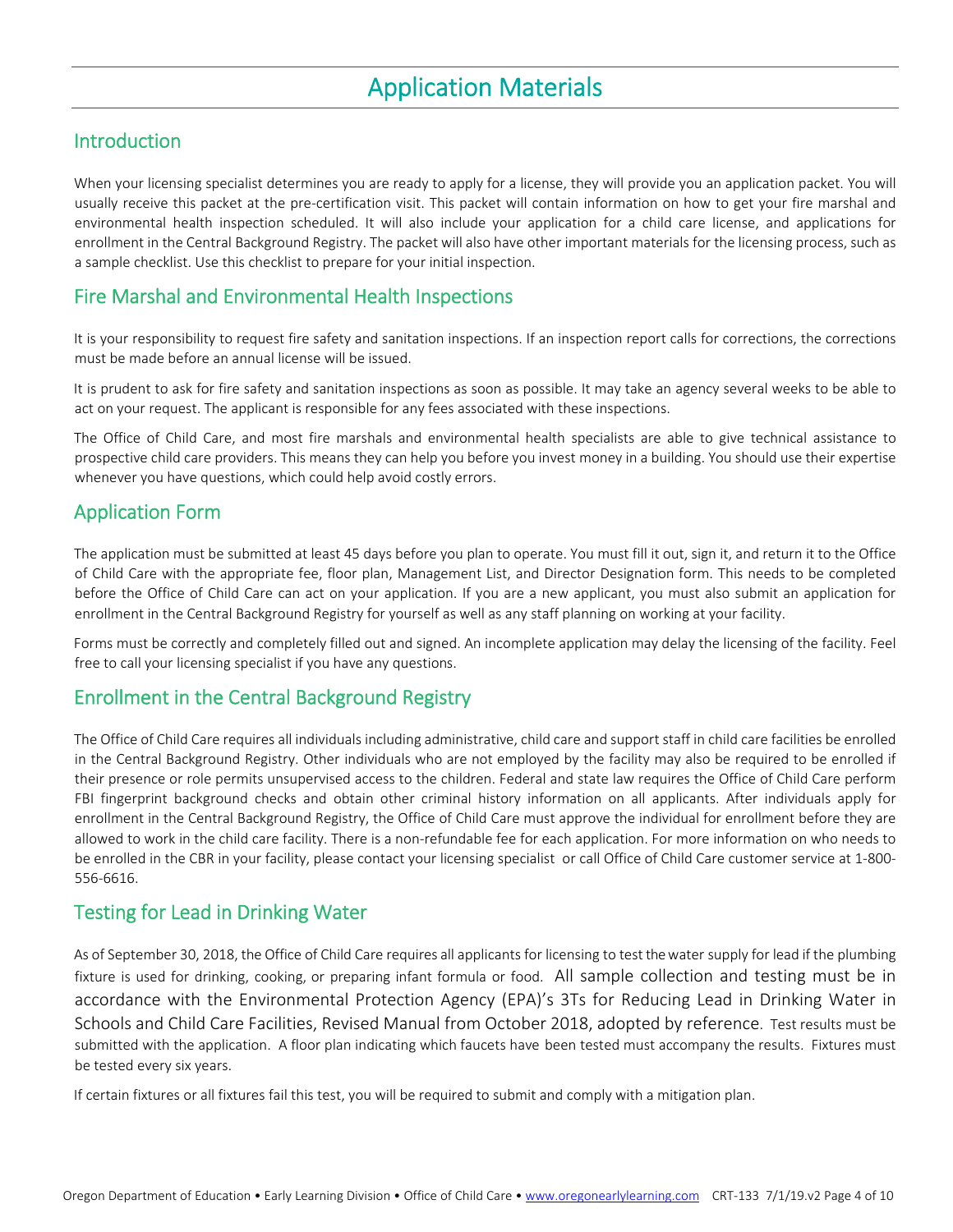If the facility does not use any of the on-site plumbing fixtures to obtain water for drinking, cooking, preparing infant formula, or preparing food, the provider must submit a written statement to OCC identifying the alternative source of water and confirming that the provider does not use any on‐site plumbing fixtures for drinking, cooking, preparing infant formula or preparing food.

### Application Fees

To apply for an initial application, a renewal, a change of owner, or a change of location, the fees are:

Certified Child Care Center:

- NEW: \$100.00 plus \$2.00 x licensed capacity (e.g. the fee for a Certified Child Care Center licensed to care for 60 children is \$100.00 + \$120.00 = \$220.00).
- RENEWAL: \$2.00 x licensed capacity

\*APPLICATION FEES ARE NON‐REFUNDABLE

## The Initial Inspection

When you have approval or approval with corrections for your fire safety and sanitation inspection, the licensing specialist will conduct your initial inspection. They will inspect the facility for compliance with the requirements in your Office of Child Care *Rules for Certified Center Child Care Center* rule book. Prior to operation, a facility must meet only those requirements that do not relate to the presence of children. For example, OCC will not inspect children's enrollment records if you have no children enrolled yet.

The licensing specialist will check for health and safety requirements, and review any written information and required policies. They will verify the location of faucets that have been identified as being tested for lead. They will also check staff qualifications. If the licensing specialist observes any noncompliance with the rules, you will be informed and given an opportunity to correct the issue.

A temporary license is issued if the facility shows the majority of OCC's requirements are met. Once you receive a temporary license, you may begin to care for children. Temporary licenses may also be issued when a facility moves or changes ownership, and when an applicant is renewing their child care license. A temporary license can be issued for up to 180 days.

An application will be denied if the facility does not show majority compliance with the statutes or the administrative rules.

### From Temporary to Annual Child Care License

Within 180 days, a new facility must show that it can meet requirements on a continuing basis in order to qualify to move from a temporary license to an annual license.

While the applicant has a temporary license, the licensing specialist will visit the site to evaluate the facility's compliance with the requirements, including those which apply to the presence of children. During this visit, the licensing specialist will also conduct a program review to look at your curriculum. The applicant will be informed on the areas being checked along with any subsequent findings.

After determining that the facility is in compliance with the rules, the licensing specialist will issue an annual license.

The annual license replaces the temporary license and is valid for one year from the effective date of the temporary license unless it is voluntarily closed, the facility changes location or ownership, or legal action is taken by Office of Child Care.

If the facility does not meet requirements during the temporary licensing period, the annual license may be denied. In addition, the temporary license may expire during this process. If this happens, the facility must cease providing child care.

### Withdrawing an Application

To withdraw an application before the licensing process is completed, inform your licensing specialist, and they will give/send you a voluntary withdrawal form to fill out, sign, and return to the Office of Child Care. This will close out your pending application.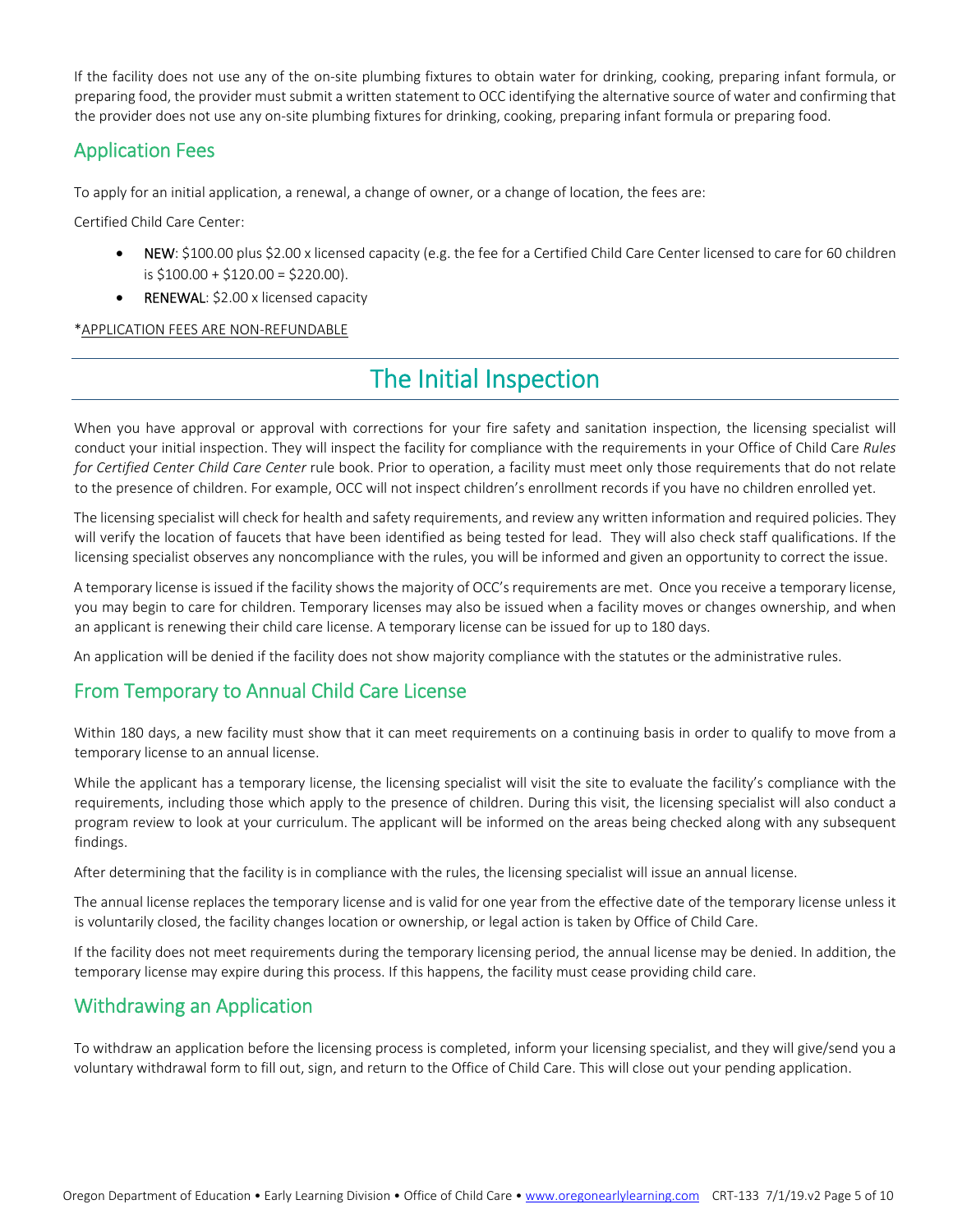## **Monitoring**

During your licensed year, you will receive at least one unannounced visit from your licensing specialist.

During this visit, the licensing specialist may arrive any time during the hours you have children in care.

Your licensing specialist will, at minimum, look at the following:

- How many children you have in the entire facility (capacity)
- **•** If children are appropriately supervised
- If staff‐to‐child ratio requirements are met
- **•** If group size requirements are met
- If qualified staff are with each group of children
- Ongoing staff training requirements

Your licensing specialist may also check for compliance with any other rules in the book.

### Renewal

The child care license must be renewed annually. The renewal process includes on-site visits by the licensing specialist, the fire marshal, and the environmental health specialist. You will receive your renewal packet by mail four months before your expiration date. You MUST submit your application to OCC at least 30 days in advance of your license expiration date in order to have your application considered timely. The expiration date of the current certificate, unless officially revoked, remains in force until OCC has acted on the application for renewal and has given notice of the action taken.

Similar to your initial inspection, at the time of renewal you will need an approved inspection from environmental health prior to a visit from OCC. You will also need an annual approval from a fire marshal.

In addition, each of your staff in the center may have on-going training requirements. You will need to ensure this training is completed and submitted to the Oregon Registry Online (ORO) before the renewal date. Please consult your rule book for more details on the training requirements, or talk to your licensing specialist.

After your renewal visit, a temporary or annual license may be issued. The type of license you receive will depend on whether there are corrections that need to be made.

### Failure to Comply with Requirements

After each visit, a Child Care Facility Contact Report form is completed. A copy will be left at the facility or mailed later. The form may contain:

- Compliance status
- Any rules with which the facility does not comply
- A description of the noncompliance
- Corrections needed and the date by which corrections must be made

A noncompliance may be a violation of the statutes, Office of Child Care rules, or special conditions of the license. If noncompliance is noted at a visit, the director will be responsible for ensuring the noncompliance is corrected within the timeframe discussed with the licensing specialist. Depending on the noncompliance, staff at the center will be given the opportunity to correct the noncompliance during the visit. The licensing specialist will note their observations on the contact report that will be issued to you at the end of the visit.

A noncompliance is documented in a letter that is sent to you through the Office of Child Care. You may receive a letter documenting a noncompliance finding based on self‐disclosure, an observation made by your licensing specialist, information received by the Office of Child Care, or reviewing records of your facility.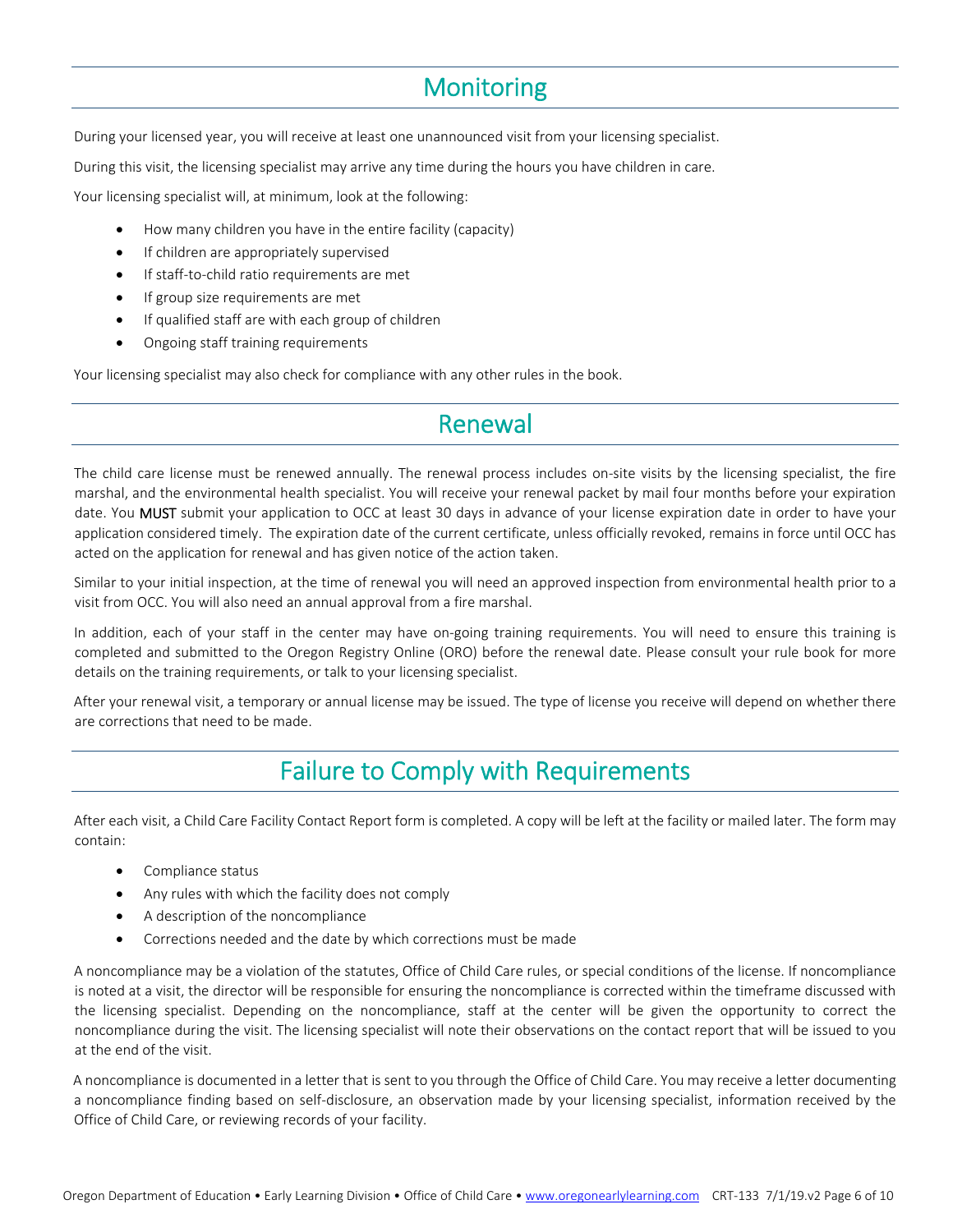It is the facility's responsibility to follow up with the licensing specialist to report when the corrections are made. In some cases, the licensing specialist will conduct a follow‐up visit to ensure the facility is in compliance.

There are three different findings that are assigned on any complaint or noncompliance letter:

- Valid: The noncompliance occurred and may or may not have been corrected
- Unable to Substantiate: There was no information or conflicting information provided to show if the noncompliance did or did not occur
- Invalid: There was information provided that showed the noncompliance did not occur

A serious violation means OCC has made a valid finding when assessing a complaint that alleges:

- Children are in imminent danger,
- There are more children in care than allowed by law,
- Corporal punishment is being used,
- Children are not being supervised,
- Multiple or serious fire, health or safety hazards are present in the home,
- Extreme unsanitary conditions are present in the home or
- Adults are in the home who are not enrolled in the Office of Child Care's Central Background Registry.

Letters that contain serious valid findings are required to be posted in the facility for 12 calendar months. indings are assigned in accordance to the noncompliance framework.

The Office of Child Care may impose a civil penalty for violations of applicable statutes or rules.

#### Denial of the Application

If the facility or its operation do not comply with applicable statute or rules or with any term or condition imposed under the certification or registration, OCC may issue a notice of intent to deny the application.

#### Exempt Prohibition

If your application for a license is denied for cause or revoked, or if you meet other criteria set forth in ORS 329A.252, as amended by Oregon Laws 2018, Chapter 115, Section 3, you will be considered an "exempt prohibited individual." Exempt prohibited individuals are ineligible for enrollment in the Central Background Registry and may not provide care to any child who is not related to you by blood or marriage within the fourth degree, as determined by civil law. After the five years, an individual can cease being an exempt prohibited individual by applying for and being enrolled in the Central Background Registry. OCC will evaluate eligibility for enrollment at the time of the application.

Please refer to ORS 329A.252, as amended by Oregon Laws 2018, Chapter 115, Section 3, for information about exempt prohibited individuals.

#### Emergency Suspension of a Child Care License

The emergency suspension process is used when OCC finds that there is a serious danger to public health and safety or when, in the opinion of OCC, such action is necessary to protect the children from physical or mental abuse or a substantial threat to health, safety or well‐being. The Office of Child Care may withdraw the emergency suspension if the conditions that resulted in the suspension are corrected.

#### Revoking a License

If the facility or its operation do not comply with applicable statute or rules or with any term or condition imposed under the certification or registration, OCC may issue a notice of intent to revoke the license.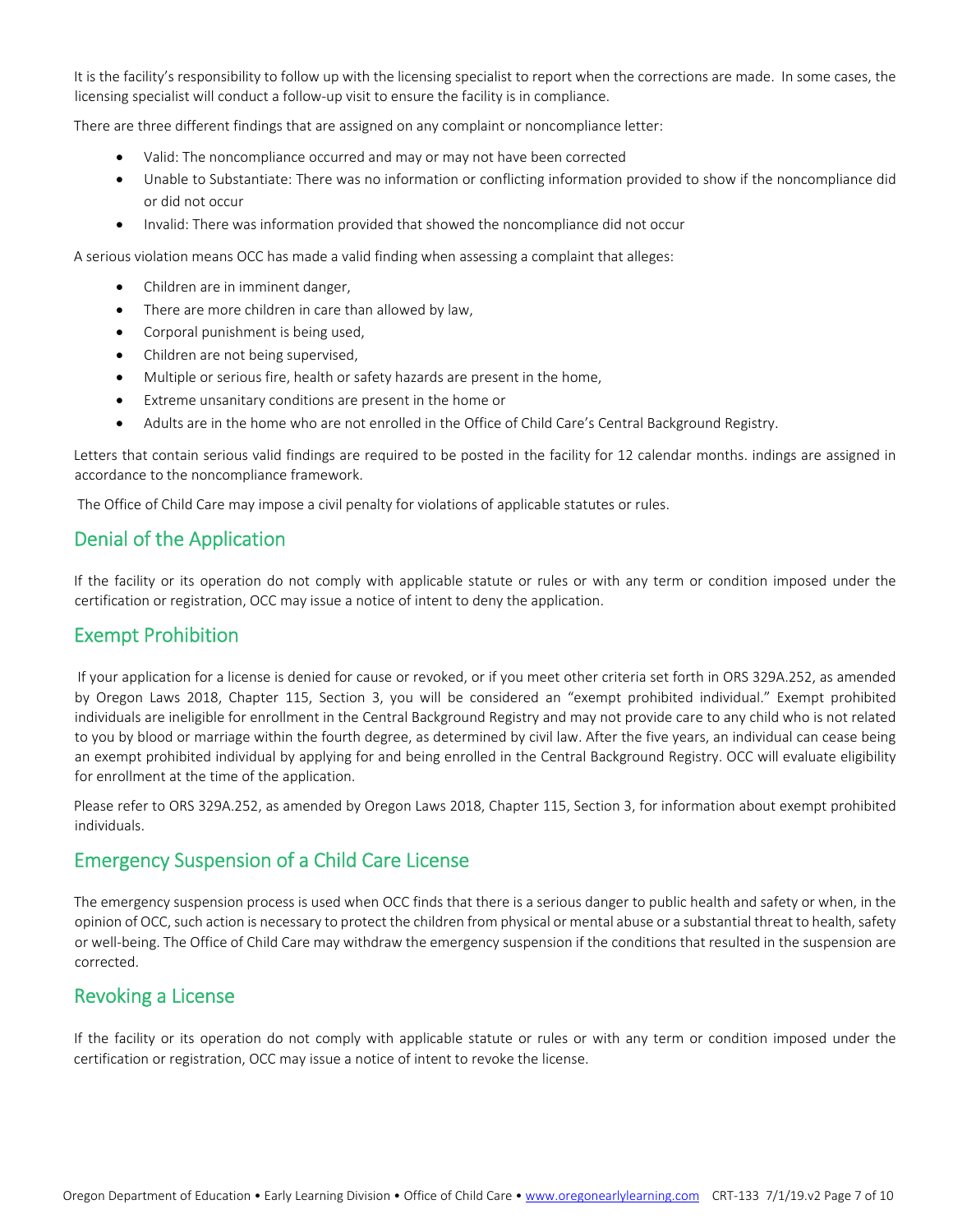### Contested Case Hearings

If the Office of Child Care issues a notice of intent to deny or revoke an application, a notice of intent to impose a civil penalty, a notice of intent to impose a condition, or an emergency suspension order, the provider has the right to request a contested case hearing. The notice or emergency suspension order provides further information on the hearing process.

## Complaint Investigations

#### Complaint Assessment

The Office of Child Care investigates complaints of a violation of the applicable statutes and rules.

At the end of the investigation, OCC will assess a finding. Owners/Operators must post all serious valid complaint and serious non‐ compliance letters for 12 calendar months. The posting must be in an area where it may be clearly viewed by parents. See the failure to comply with requirements section for the different findings. Findings are made in accordance to the noncompliance framework.

There are three different findings that are assigned on any complaint or noncompliance letter:

- Valid: The noncompliance occurred and may or may not have been corrected
- Unable to Substantiate: There was no information or conflicting information provided to show if the noncompliance did or did not occur
- Invalid: There was information provided that showed the noncompliance did not occur

### Complaints of providing Child Care Without a License

The Office of Child Care may receive and investigate complaints of operating a child care facility without a license. A facility that operates without a license may be subject to sanctions including civil penalty, denial of the license application or a court injunction.

## Exceptions to the Rules

The Office of Child Care may grant an exception to an individual rule for a specified period of time when a requirement does not apply to a facility, or when the intent of the requirement can be met by a method not specified in the applicable rule. Until an exception is approved by the Office of Child Care, the facility must comply with the rule as written.

An exception may be requested during the application process or at any time during a temporary or annual license period. The exception request form is located on the ELD website, or you may ask your licensing specialist for the form. A separate form is required for each exception request. To request an exception, fill out the form and submit it to the licensing specialist.

Exceptions are considered on a case-by-case basis. The granting of an exception to a rule shall not set a precedent, and each request shall be evaluated on its own merits. An exception approval may be rescinded by the Office of Child Care if conditions of the exception are not met or if the well‐being of the children is compromised.

## Moving a Center

If you are planning on moving your program into a location other than what OCC has approved, the following steps apply:

- Contact the licensing specialist you currently work with and discuss the timeline for the move and follow the application process.
- The building cannot be used for child care purposes until a license from OCC has been obtained.

\**Please remember you need to obtain a license from OCC prior to operating a new location.*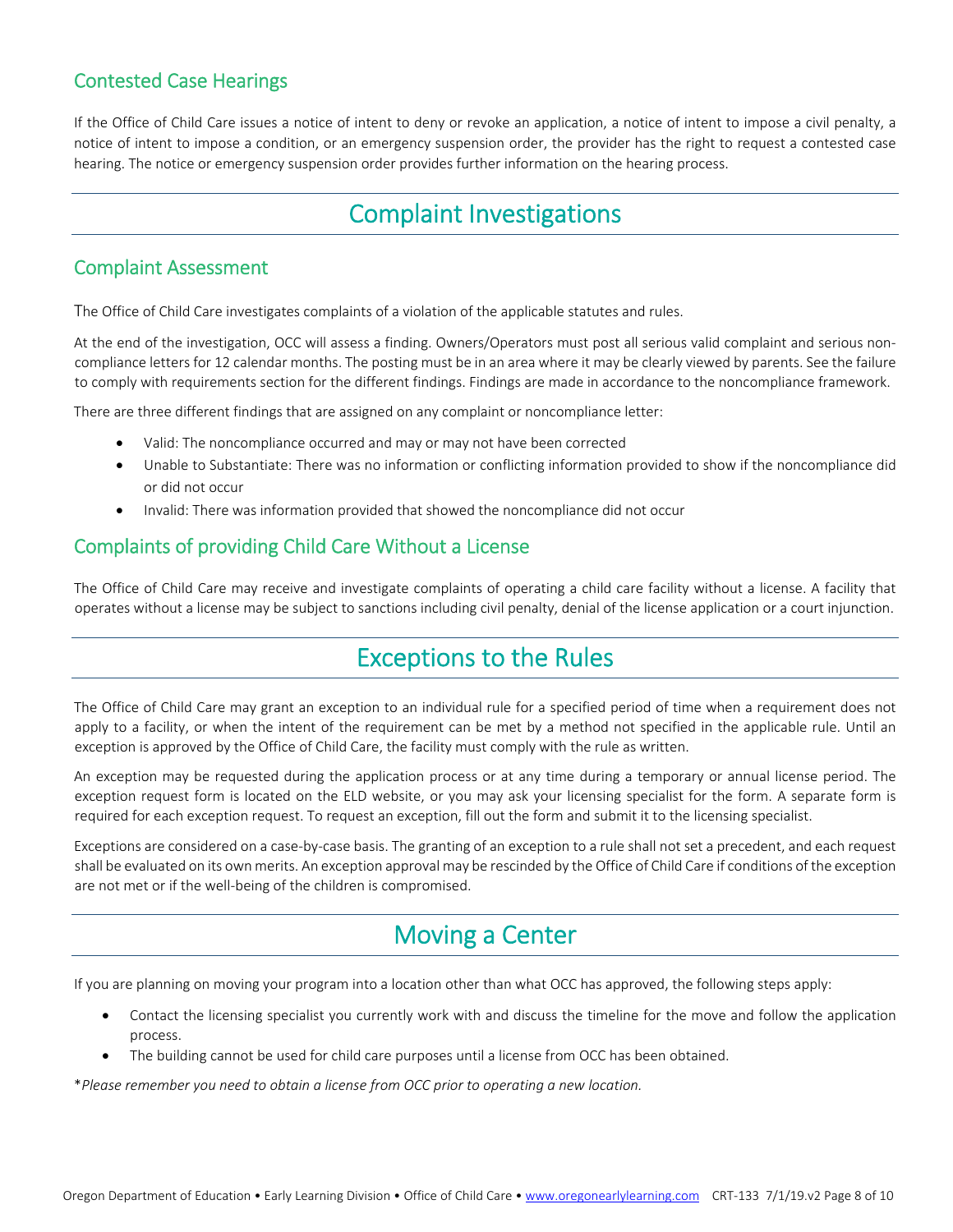## Office of Child Care Licensing Records

#### Public Access to Licensing Records

Information about child care facilities is available to the public subject to exceptions in the State Public Records Law. If you would like to obtain information about a program, please go to the Office of Child Care website at www.oregonearlylearning.com and click on the Child Care Safety Portal link.

### Resources

- Office of Child Care and Early Learning Division: https://oregonearlylearning.com/
- Teaching Research Institute (For information on your local Child Care Resource and Referral, Spark, 211info) : http://triwou.org/centers/cel
- Oregon Registry Online Training Calendar: https://calendar.oregonregistryonline.org/
- Oregon Registry Online: https://my.oregonregistryonline.org/
- Oregon Association for the Education of Young Children (OAEYC): http://oregonaeyc.org/
- Child and Adult Care Food Program (CACFP) https://www.oregon.gov/ode/students‐and‐ family/childnutrition/cacfp/Pages/BecomingaCACFPSponsor.aspx
- Please contact OCC for the most current list of ORELAP labs for lead testing
- Secretary of the State for most current rules https://secure.sos.state.or.us/oard/ruleSearch.action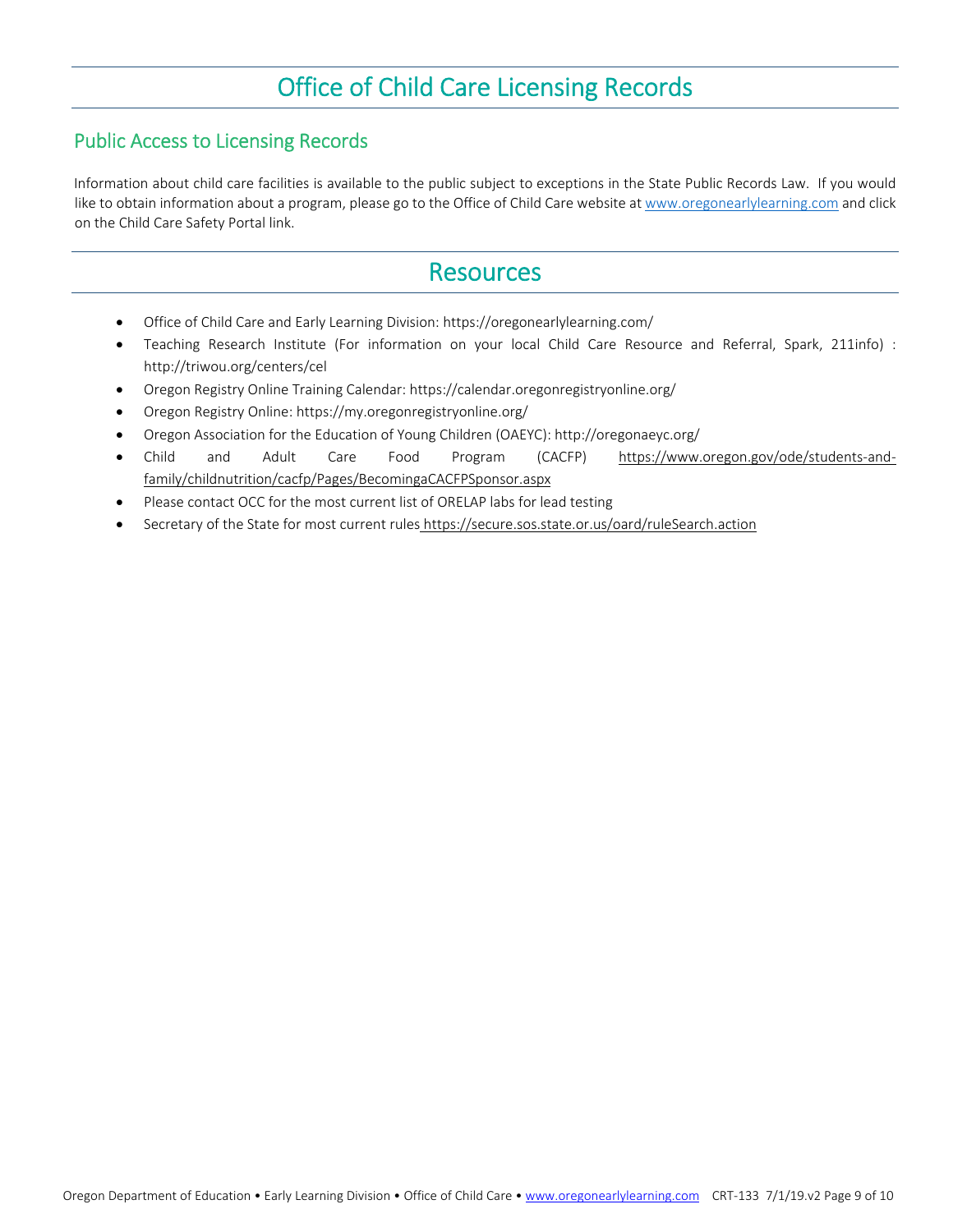**Appendix A- Child Care Resource & Referral Services** 



- **Becoming a Provider:** information about becoming a child care provider, assistance understanding the DHS Employment Related Day Care (ERDC) listing navigation.
- **Professional Development:** professional development goal setting and planning support, conferences, online trainings, local trainings, college classes, support navigating college systems, cohorts for in-depth learning with other providers, and coaching.
- **Financial Supports:** scholarships and reimbursements to support program safety and quality.
- **Parent Referrals:** ensuring your information is up-to-date in the parent referral database, which allows 211 child care consultants to provide accurate information to parents seeking child care and meet parents' needs.
- **Technical Assistance, Information and Resources:** topics include health and safety, quality improvement, inclusion supports, child development, brain development, activities for children, and tools to build and grow your business.
- **Individual Consultation:** talk through questions or concerns regarding children in your care, for example, supporting children with special needs and challenging behaviors, working with parents.
- **Program Materials:** receive free materials to use in your program and/or borrow (where available) from lending libraries with videos, books, toys, and/or equipment.
- **Referrals to Other Community Resources:** ex. Child Care Provider Professional Organizations and Inclusive Child Care Support.

### **Contact your local CCR&R to take advantage of the support and services that are available to you.**

Use the list below to identify the Child Care Resource & Referral program in your area. For more information on statewide CCR&R services, contact the Central Coordination Office at Western Oregon University at 1-800- 342-6712 or [www.oregonccrr.com.](http://www.oregonccrr.com/)

#### **CCR&R of Multnomah County**

DEPA

\*Serving **Multnomah** County 4510 NE 102<sup>nd</sup> Ave. Portland, OR 97720 **Phone**: 503.491.6200 | **Toll Free:** 866.227.5529 **Website**: www.ccrr-mc.org **Email**: info@ccrr-mc.org

#### **CCR&R of Marion, Polk & Yamhill Counties**

\*Serving **Marion, Polk, & Yamhill** Counties 2475 Center St NE Salem, OR 97301 **Phone**: 503.585.2491 | **Toll Free**: 800.289.5533 **Website**:<http://mwvcaa.org/programs/ccrr/#ccrr> **Email:** [ccrrweb@mwvcaa.org](mailto:ccrrweb@mwvcaa.org)

#### **Child Care Resource Network**

\*Serving **Jackson & Josephine** Counties **Physical**: 35 S. Bartlett Street Medford, OR 97501

**Mailing:** 101 N. Grape St. Medford, OR 97501 **Phone**: 541.842.2610 **Website**[: www.ccrnso.org](http://www.ccrnso.org/)  **Email**: [ccrn@soesd.k12.or.us](mailto:ccrn@soesd.k12.or.us)

#### **CARE Connections**

\*Serving **Coos & Curry** County **Coos County Office** 1988 Newmark Ave (Main Office) Coos Bay, OR 97420 **Phone**: 541.888.7957 |**Toll Free**: 800.611.7555 **Website**[: http://www.socc.edu/careconnections](http://www.socc.edu/careconnections) **Email**: qualitychildcare@socc.edu

#### **Curry County Office**

96082 Lone Ranch Parkway Brookings, OR 97415

#### **Child Care Partners**

\*Serving **Gilliam, Hood River, Sherman, Wasco, & Wheeler** Counties 400 E Scenic Drive The Dalles, OR 97058 **Phone**: 541.506.6131 | **Toll Free**: 800.755.1143 **Website**: [www.cgcc.edu/childcare](http://www.cgcc.edu/childcare) **Email**[: ccp@cgcc.edu](mailto:ccp@cgcc.edu)

#### **Quality Care Connections**

\* Serving **Lane** County 4000 E.  $30<sup>th</sup>$  Ave, Building 24 Eugene, OR 97405 **Phone**: 541.463.3954 | **Toll Free:** 800.222.3290